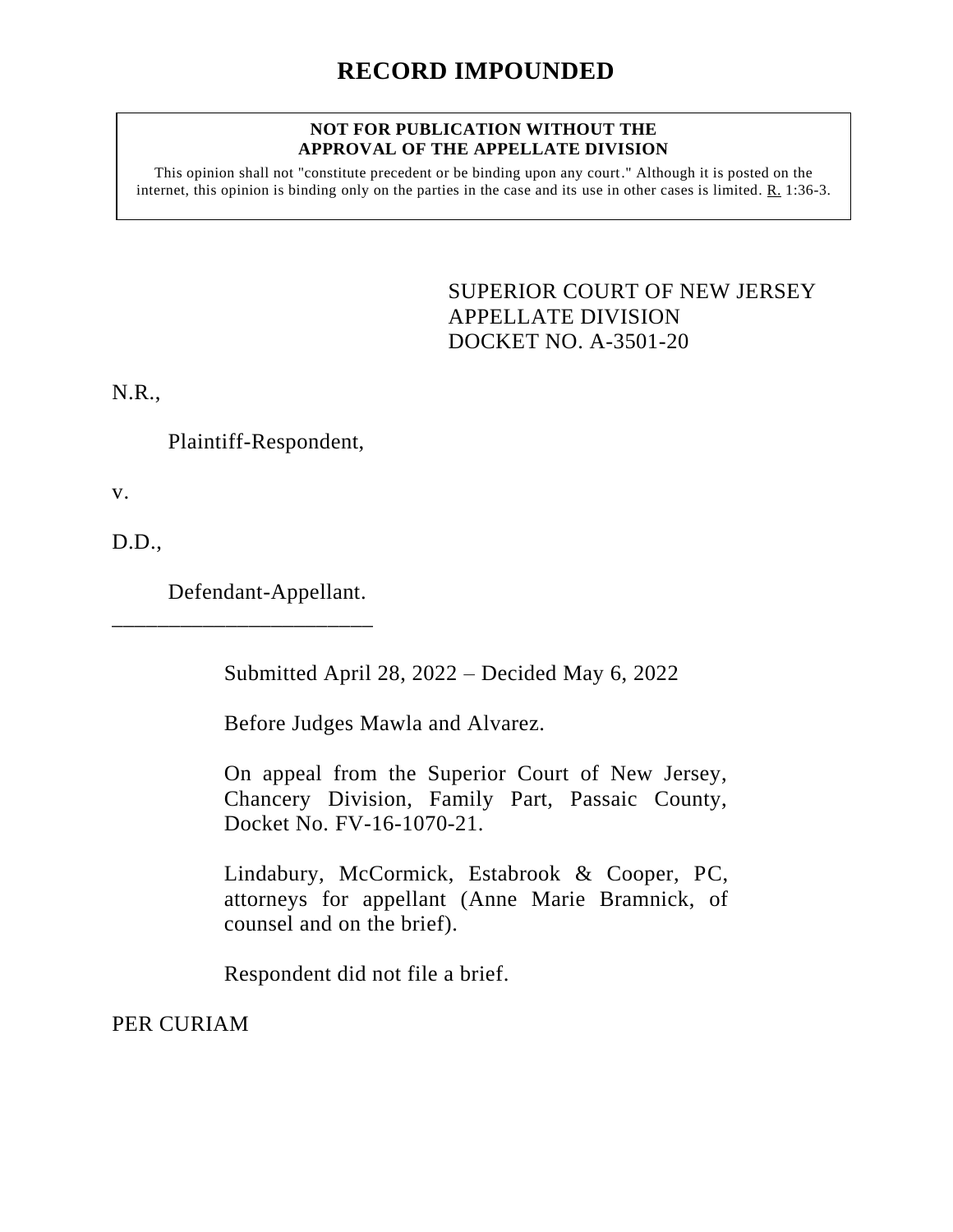D.D. appeals from a June 21, 2021 final restraining order (FRO) prohibiting her from contact with N.R., her sister, under the Prevention of Domestic Violence Act, N.J.S.A. 2C:25-17 to -35. We now reverse and vacate the order.

The decision was made after a days-long hearing at which D.D. and N.R. testified. The two have had an acrimonious relationship for years. D.D. resides with her children in Rhode Island, and on the date of the incident, they were visiting her mother's home in New Jersey. N.R. resides with her children on the first floor of the split-level structure.

When the patrolman who responded to the 911 call arrived at the property, he saw D.D. crying and upset, with visible redness on her neck and chest area. D.D.'s husband was bleeding from the face, and his shirt was torn. The officer placed N.R. under arrest, as she was identified as the aggressor.

The incident occurred outside the home. During D.D.'s visit, N.R. had texted her mother that she wanted "everyone" to leave—meaning D.D., her husband, and their children. D.D. began to load the car, while her husband tried to quiet the children, who did not want to stop playing with their cousins, N.R.'s children.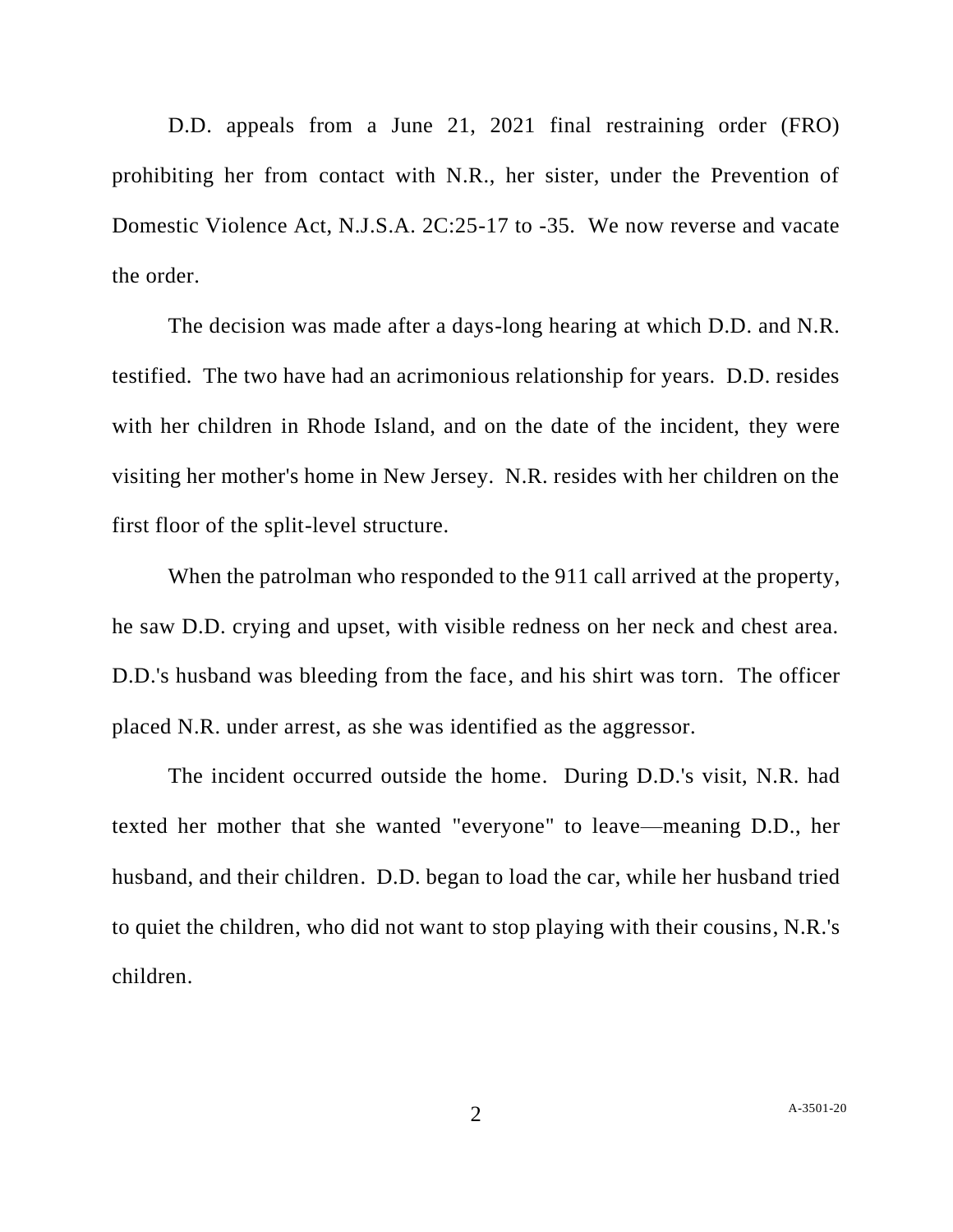D.D. testified that as she was packing her vehicle, N.R. ran outside and attacked her. D.D.'s husband was injured when he attempted to insert himself between the two women.

N.R. testified that she was downstairs on the first floor when she came to realize that D.D.'s husband was upstairs along with D.D. She testified that she asked D.D. and her husband to leave because the spouses—who were separated—had a tumultuous relationship. N.R. explained that D.D. and her husband were arguing outside, and that she tried to stop them so her children would not see. N.R. claimed D.D.'s husband grabbed her after N.R. and D.D. began pushing and shoving each other. She denied instigating, asserting that D.D.'s husband had attacked her.

The parties' mother, an understandably reluctant witness, testified she watched N.R. attack and choke D.D. She acknowledged that N.R. went outside after D.D. had already begun packing her car to leave.

The incident occurred on September 8, 2020. In November 2020, D.D. learned that N.R. had filed a municipal court citizen's complaint against her for assault, but that N.R. would drop the complaint if D.D. would consent to the State dismissing its assault complaint against N.R. and to entering mutual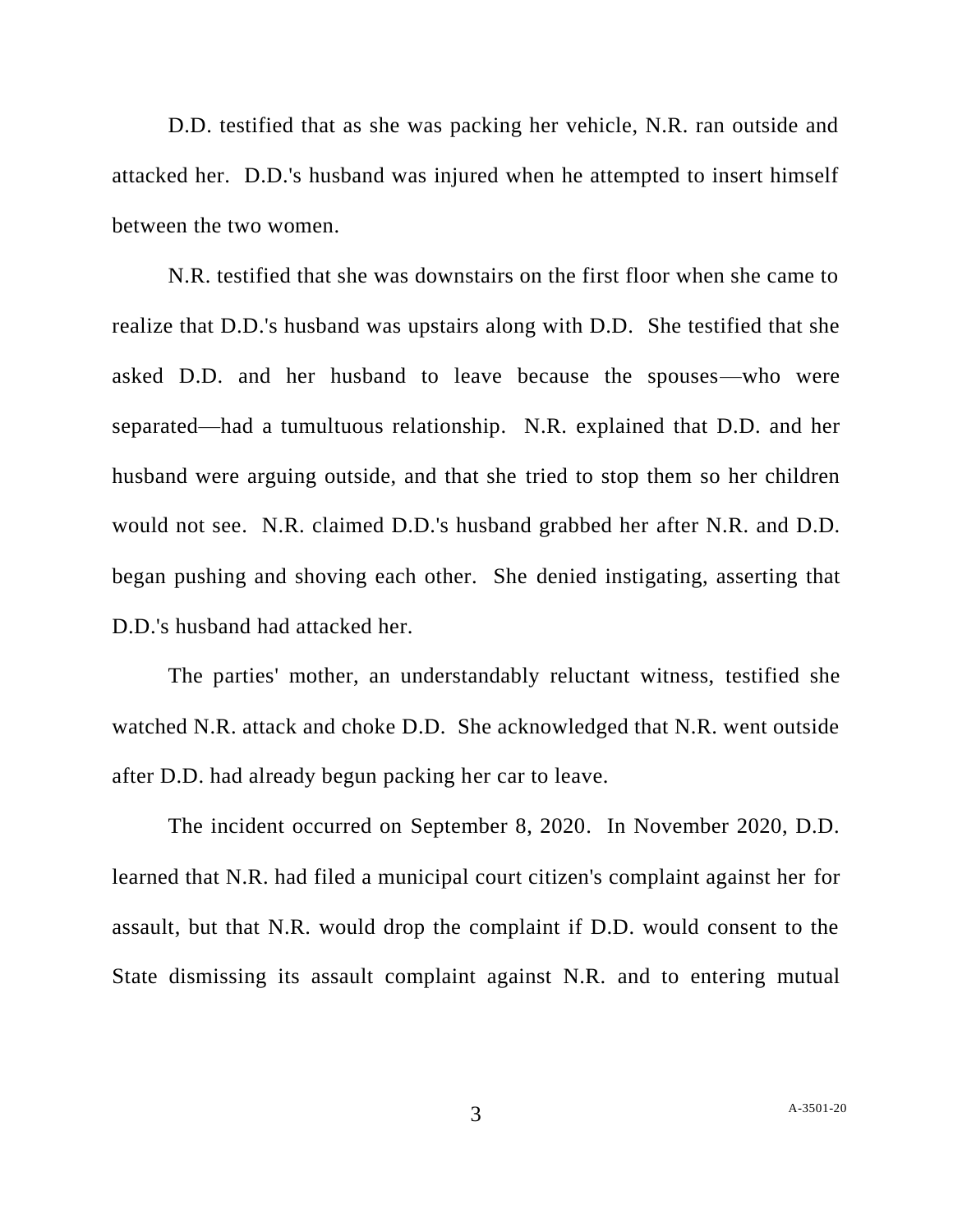restraints. At that juncture, D.D. decided to apply for a temporary restraining order (TRO).

In the trial judge's oral opinion, recorded over twenty-eight pages of transcript, he asks rhetorically if N.R. would have come out of the house and assaulted D.D. "had she not felt that her sister was harassing her?" He answered his own rhetorical question by saying it was "very unlikely." The judge found N.R.'s testimony that she was assaulted by D.D. "not supported by the evidence." Although he expressed skepticism about some of the details of the incident, he was satisfied that N.R. had assaulted D.D., and issued an FRO barring N.R. from contact with D.D. He characterized D.D.'s "stomp[ing]" on the floor above N.R.'s first-floor residence as "a little retribution . . . a little response" to being asked to leave.

The judge goes on to state that N.R. would not have attacked D.D. but for "[feeling] that her sister was harassing her[.]" Because he found the "stomp[ing]" was meant to harass N.R., he issued the domestic violence order in light of the sisters' significant history of conflict, physical and otherwise. The judge found, by a preponderance of the evidence, a restraining order was necessary to protect N.R. from future acts of domestic violence:

> And given the long term dysfunction . . . in the relationship between the two parties, one would wonder

4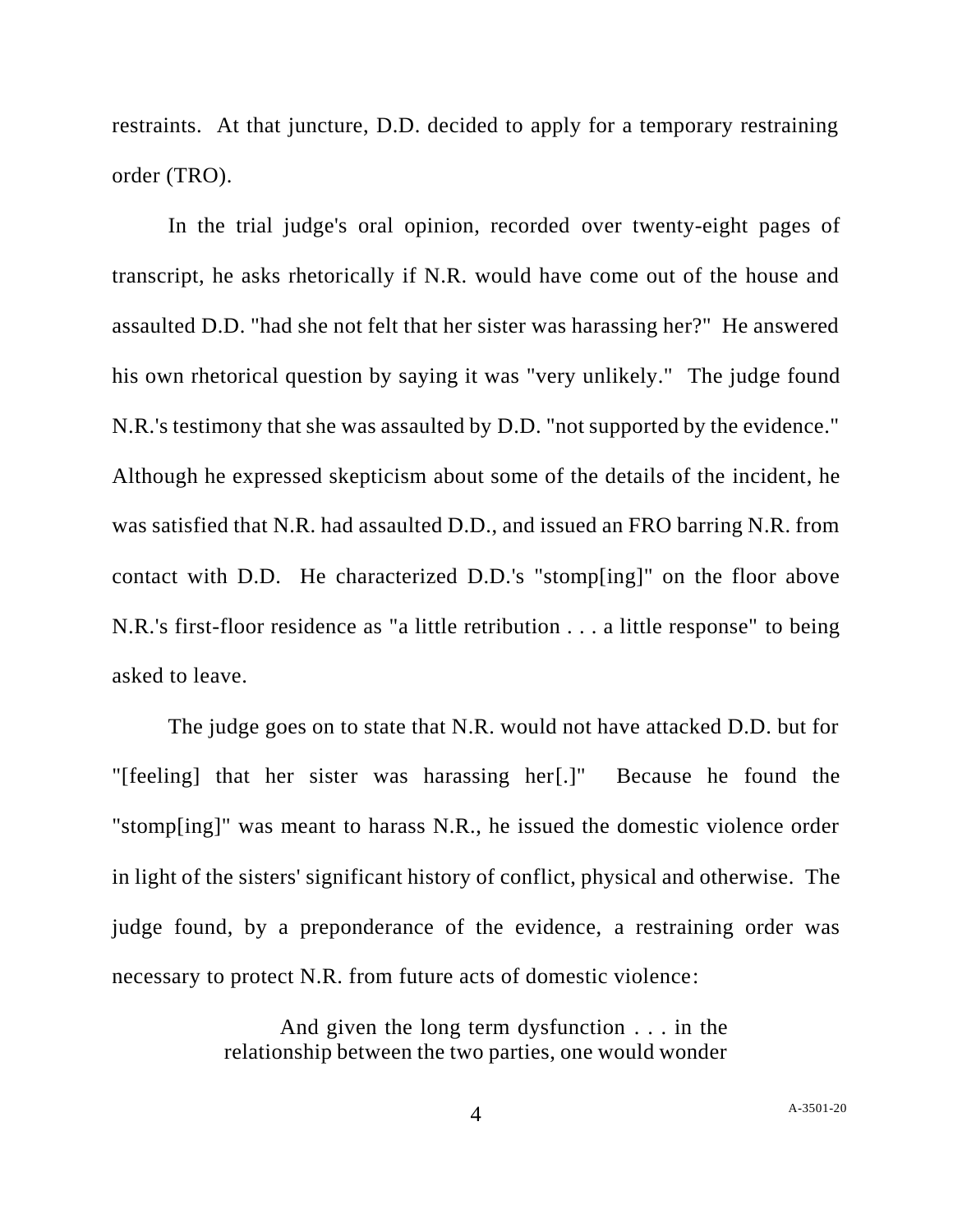how it is that you can grant one for [D.D.] and not for  $[N.R.]$ 

[N.R.] testifies that [D.D.] has in the past put hands on her, that she has been injured by her. And given what occurred on the 8th of September, I find it more likely than not that that's true, that [N.R.] would have the same reason to believe that absent a restraining order that she would, that merry-go-round would just continue to cycle and she would continue to experience harassing conduct at the hands, maybe literally, of her sister.

The judge said N.R. had reason "to believe that in the absence of the restraining

order she is . . . going to suffer harassment, whether there is an [offensive]

touching or whether it's just repetitive conduct designed to annoy or seriously

alarm . . . ." He added:

The issue today is whether [N.R.] has proven that during the course of that incident at the home, [D.D.'s] behavior was designed to annoy or alarm her, harass her, the reasons I stated that the record supports that finding. And assault and harassment by [N.R.] against [D.D.] on that same day. So, that will conclude the matter.

Now on appeal, D.D. raises the following points:

# POINT 1

THE TRIAL COURT COMMIT[T]ED LEGAL ERROR BY MISINTERPRETING THE HARASSMENT STATU[T]E AND THEREFORE ERRED IN ISSUING A[N] [FRO] AGAINST [D.D.]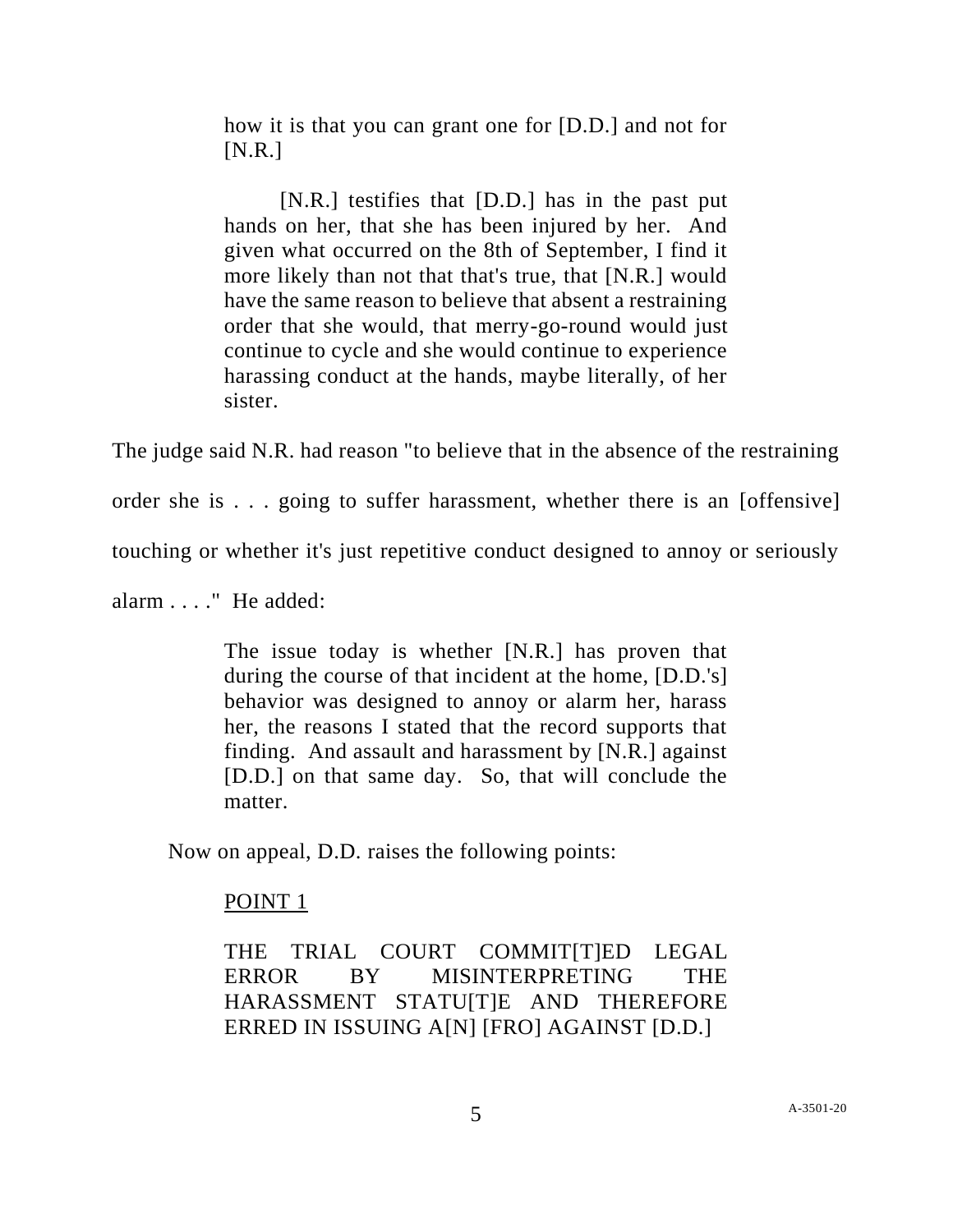## POINT 2

N.J.S.A. 2C:33-4(A) DOES NOT APPLY TO THE FACTS HEREIN TO SUPPORT A FINDING OF HARASSMENT BY [D.D.] AS DETERMINED BY THE TRIAL COURT.

## POINT 3

N.J.S.A. 2C:33-4(C) DOES NOT APPLY TO THE FACTS HEREIN TO SUPPORT A FINDING OF HARASSMENT BY [D.D.] AS DETERMINED BY THE TRIAL COURT.

### POINT 4

# THE RECORD BELOW DOES NOT SUPPORT THE TRIAL COURT'S FINDINGS OF "STOMPING," NOR DO THE FACTS IN THE RECORD SUPPORT A FINDING OF GUILTY FOR HARASSMENT.

To obtain an FRO, a complainant must establish that (1) the defendant has committed one of the predicate acts identified in N.J.S.A. 2C:25-19(a)(1) to (19), and (2) an FRO is necessary for the plaintiff's protection. Silver v. Silver, 387 N.J. Super. 112, 125-28 (App. Div. 2006). In this case, the alleged predicate act was harassment, N.J.S.A. 2C:33-4(a).

The judge should have identified the applicable subsection and detailed the specific acts he found harassing—not just N.R.'s emotions. It is D.D.'s motivation for her conduct, and the conduct itself, that is relevant. See J.D. v. M.D.F., 207 N.J. 458, 486 (2011). Since D.D., her husband, and children were